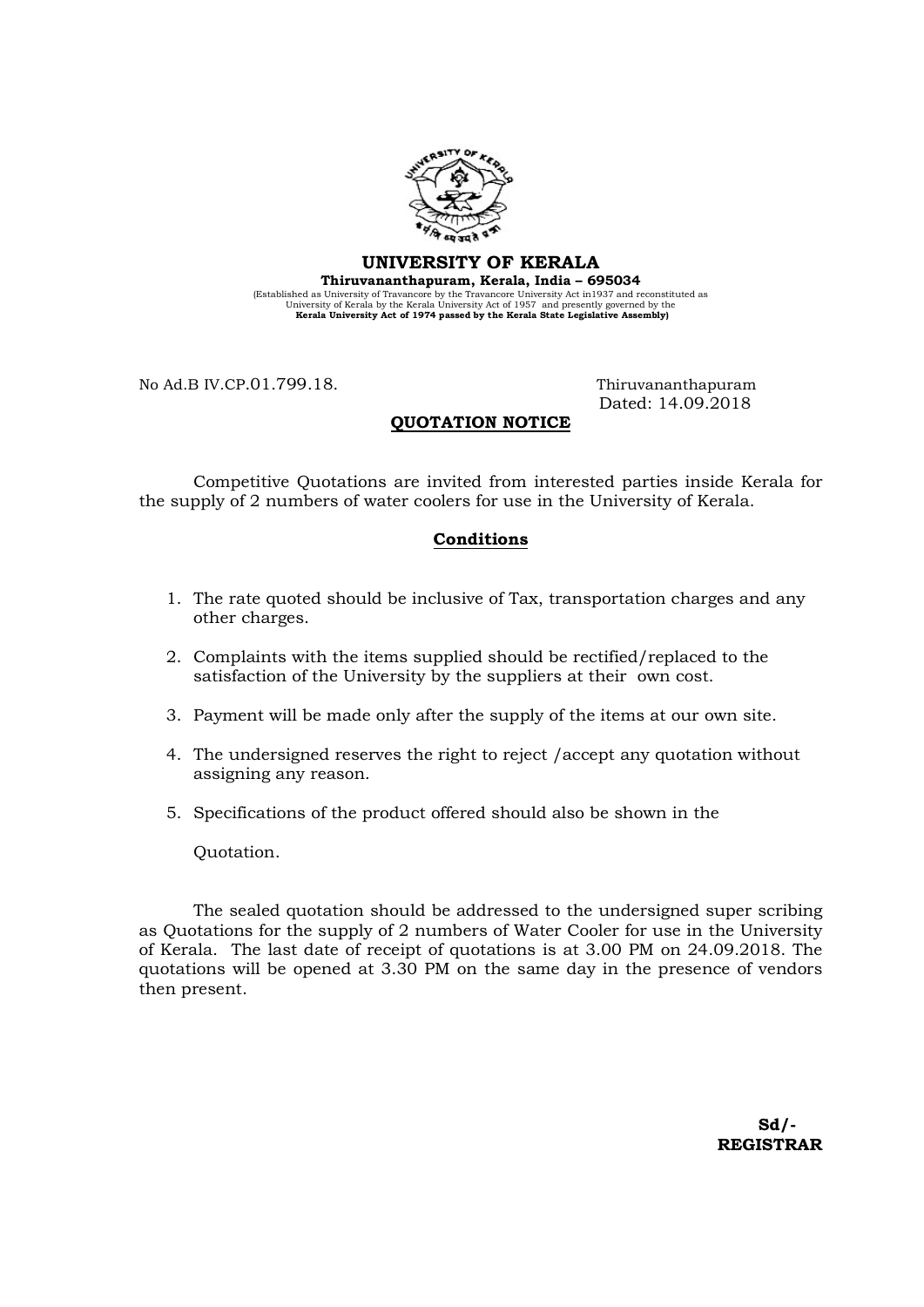# **Specification**

| Model                                                                                        |  | : 20/20 (Voltas/Equivalent)                                          |
|----------------------------------------------------------------------------------------------|--|----------------------------------------------------------------------|
| Type                                                                                         |  | : Storage                                                            |
|                                                                                              |  | Dimensions (mm) : Width - 364, Depth – 505, Height – 1117            |
| Weight (without water) $kg : 28.5kg$                                                         |  |                                                                      |
| Maximum current $(Amp)$ : 1.6 A                                                              |  |                                                                      |
| Cooling Capacity (litres/hr) : 20                                                            |  |                                                                      |
| Number of Cold water taps : 1                                                                |  |                                                                      |
| Refrigerant : R-134a                                                                         |  |                                                                      |
| Compressor: Hermetic type with suction gas cooled Motor,<br>equipped with overload protector |  |                                                                      |
|                                                                                              |  | Condenser fan : Propeller type (Quiet)                               |
| Thermostat                                                                                   |  | : Automatically Controls temperature                                 |
|                                                                                              |  | Power Supply : $230 V \pm 10 %$ , 50 Hz, Single Phase                |
| Water Supply : 3m to 12m Head                                                                |  |                                                                      |
|                                                                                              |  | Power Connection : 5Amps 3 pin plug with proper earth<br>Connections |
|                                                                                              |  | Water Connections: 12.7mm Bsp connection for Inlet and 25.4mm        |

# **Other Features**

- 1. IN SITU PUF Insulation
- 2. Eco-Friendly (CFC -Free) Refrigerant
- 3. High Quality Copper tubes with Rippled Aluminum fins

and 12.7 mm Bsp for Drain

- 4. Large stainless steel water tray
- 5. Stainless steel tank